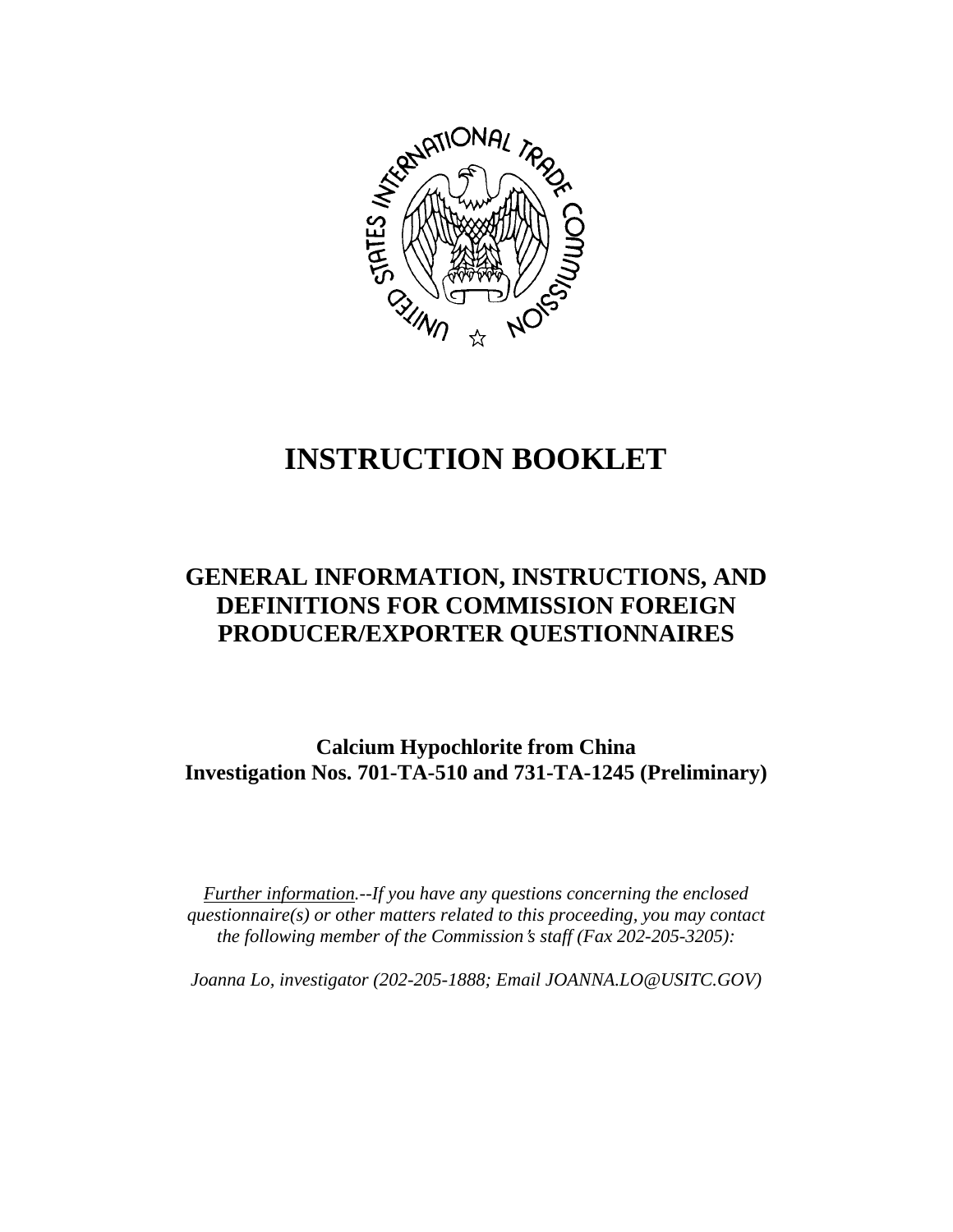#### **GENERAL INFORMATION**

*Background*.-- This proceeding was instituted in response to a petition filed on December 18, 2013, by Arch Chemicals, Inc., Atlanta, GA. Countervailing and/or antidumping duties may be assessed on the subject imports as a result of this proceeding if the Commission makes an affirmative determination of injury, threat, or material retardation, and if the U.S. Department of Commerce makes an affirmative determination of subsidization and/or dumping.

Questionnaires and other information pertinent to this proceeding are available at http://www.usitc.gov/trade\_remedy/731\_ad\_701\_cvd/investigations/2013/calhypo/prelimphase.htm. Please direct questions regarding the questionnaire and correspondence to Joanna Lo (Joanna.lo@usitc.gov, 202-205-1888) at the U.S. International Trade Commission, 500 E Street, SW, Washington, D.C. 20436. Correspondence may be sent to the above address or via FAX to 202-205-3205.Hearing-impaired individuals can obtain information regarding this proceeding via the Commission's TDD terminal (202-205-1810).

*Due date of questionnaire(s)*.--Please submit the completed questionnaire(s) to the United States International Trade Commission so as to be received by **no later than January 2, 2014**. Because Commission staff might contact you with questions during the course of the proceeding, save the final version of the document(s) and retain all files and worksheets associated with the completed questionnaire(s). Please also retain a copy of the final document that you submit.

*Service of questionnaire response(s)*.--In the event that your firm is a party to this proceeding, you are required to serve a copy of the questionnaire(s), once completed, on parties to the proceeding that are subject to administrative protective order (see 19 CFR  $\S 207.7$ ). A list of such parties is maintained by the Commission's Secretary and may be obtained by calling 202-205-1803. A certificate of service must accompany the copy of the completed questionnaire(s) you submit (see 19 CFR § 207.7).

*Confidentiality*.--The commercial and financial data furnished in response to the enclosed questionnaire(s) that reveal the individual operations of your firm will be treated as confidential by the Commission to the extent that such data are not otherwise available to the public and will not be disclosed except as may be required by law (see 19 U.S.C.  $\S$  1677f). Such confidential information will not be published in a manner that will reveal the individual operations of your firm; however, general characterizations of numerical business proprietary information (such as discussion of trends) will be treated as confidential business information only at the request of the submitter for good cause shown.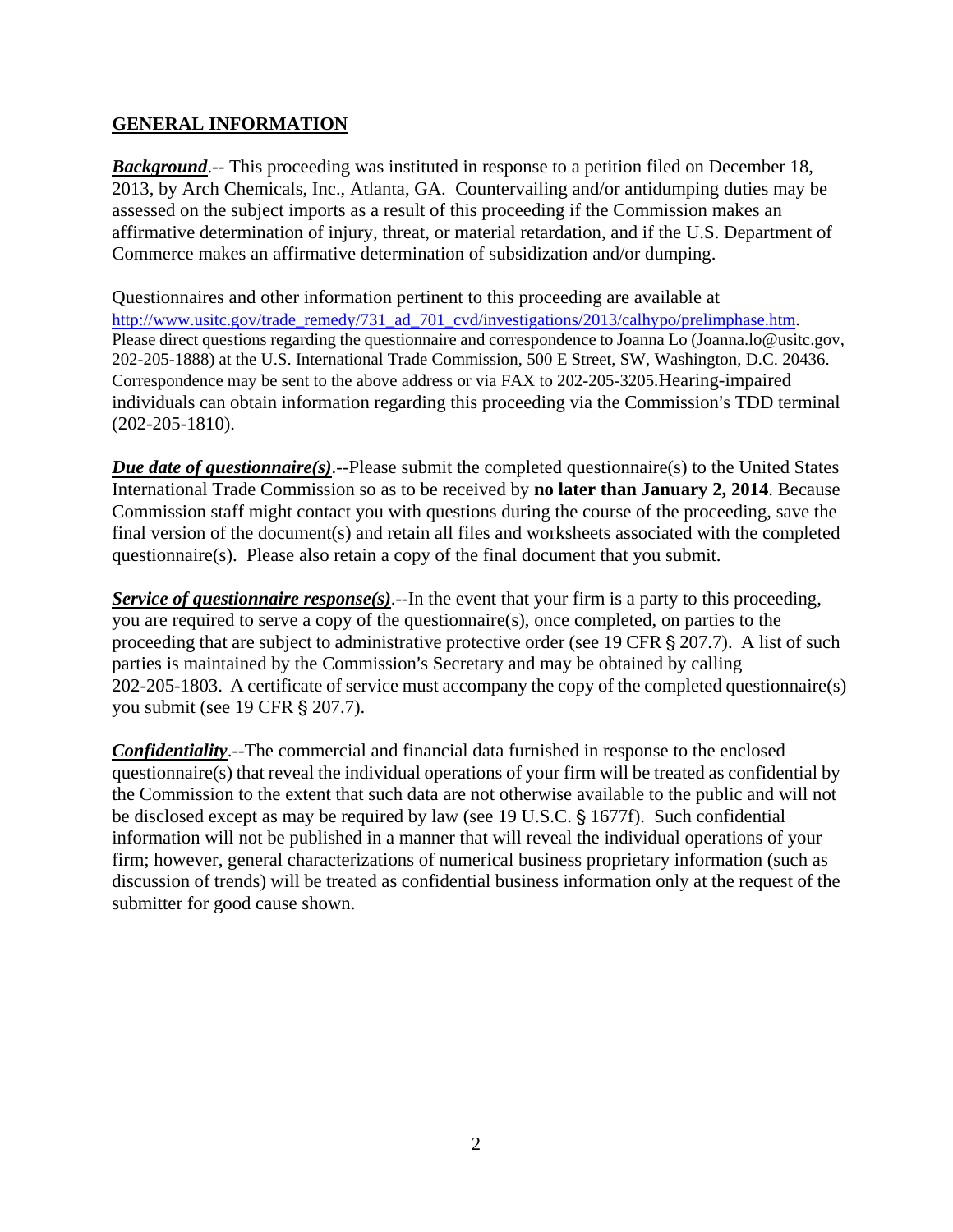# **GENERAL INFORMATION--***Continued*

*Verification***.--The information submitted in the enclosed questionnaire(s) is subject to audit and verification by the Commission. To facilitate possible verification of data, please keep all your files, worksheets, and supporting documents used in the preparation of the questionnaire response(s).**

*Release of information*.--The information provided by your firm in response to the questionnaire(s), as well as any other business proprietary information submitted by your firm to the Commission in connection with the proceeding, may become subject to, and released under, the administrative protective order provisions of the Tariff Act of 1930 (19 U.S.C.  $\S$  1677f) and section 207.7 of the Commission's Rules of Practice and Procedure (19 CFR  $\S$  207.7). This means that certain lawyers and other authorized individuals may temporarily be given access to the information for use in connection with this proceeding or other import-injury proceedings conducted by the Commission on the same or similar merchandise; those individuals would be subject to severe penalties if the information were divulged to unauthorized individuals.

### **INSTRUCTIONS**

*Answer all questions*.-- Do not leave any question or section blank unless a questionnaire expressly directs you to skip over certain questions or sections. If the answer to any question is zero or "none", enter the number zero or "none". **If information is not readily available from your records in exactly the form requested, furnish carefully prepared estimates.** Answers to questions and any necessary comments or explanations should be entered in the space provided or in a separate MS Word document submitted along with the questionnaire(s). If your firm is completing more than one questionnaire in connection with this proceeding (i.e., a producer, importer, purchaser, and/or foreign producer questionnaire), you need not respond to duplicated questions in the questionnaires.

*Consolidate all establishments in China*.--Report the requested data for your establishment(s) located in China. **Firms operating more than one establishment should combine the data for all establishments into a single report.** 

*Electronic completion***.-- Please electronically enter your responses into the Commission provided MS Word document**. The MS Word versions of all the questionnaires in this proceeding are available online at the ITC web page or may be obtained directly from the Commission's Investigator, Joanna Lo (Joanna.lo@usitc.gov, 202-205-1888.

*Electronic submission***.--** Responding firms should submit their questionnaire responses electronically in MS Word format. The submission of questionnaire responses in the MS Word format allows the Commission to electronically extract data from questionnaires and thus, compile, assess, and analyze submitted data more efficiently and promptly. Furthermore, the electronic submission of questionnaires completed in MS Word facilitates the Commission's ability to produce documents that comply with Section 508 of the Rehabilitation Act of 1973. There are three electronic submissions options detailed below.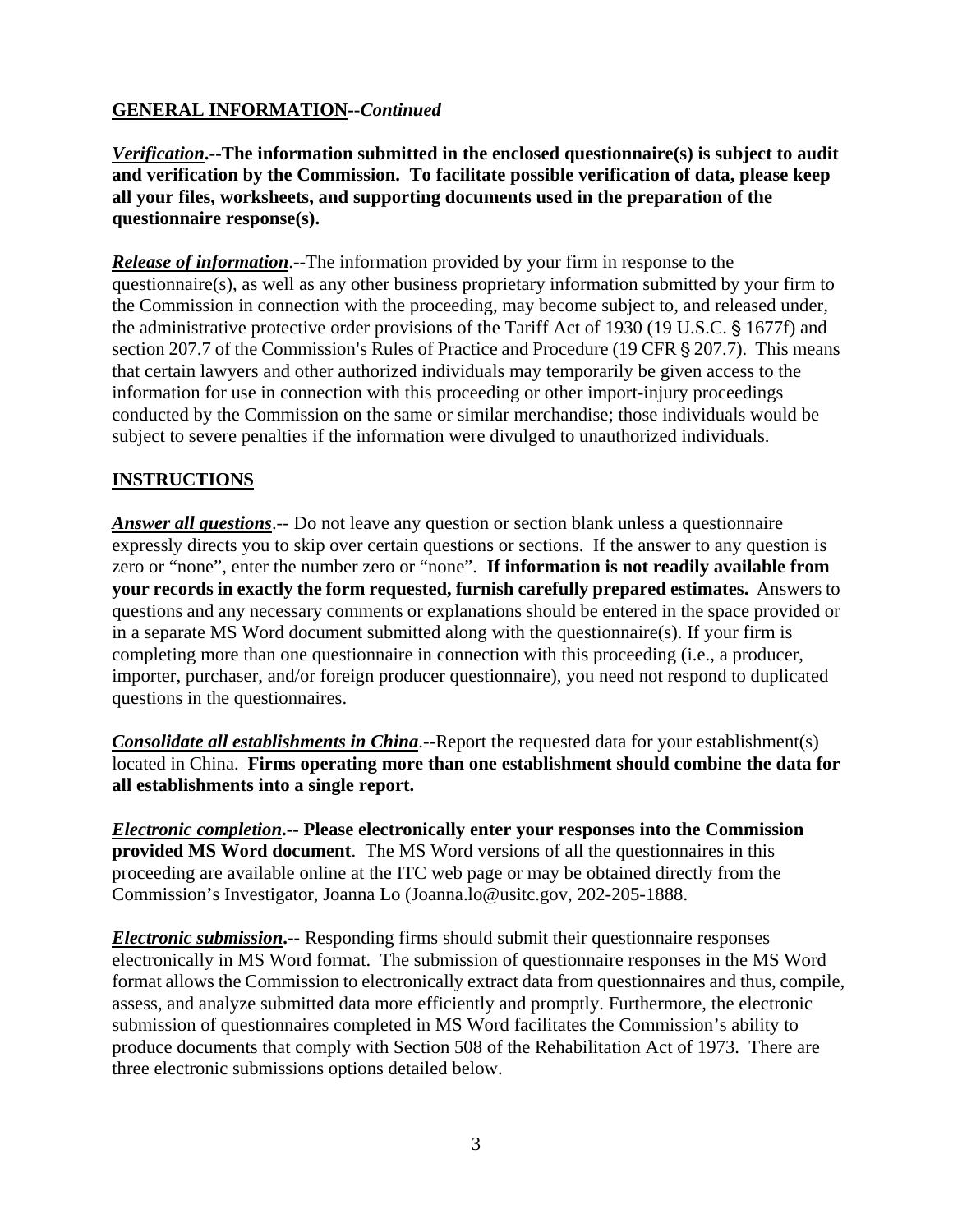#### **INSTRUCTIONS--***Continued*

#### **OPTIONS FOR FILING**

This questionnaire is available as a "fillable" form in MS Word format on the Commission's website at http://www.usitc.gov/trade\_remedy/731\_ad\_701\_cvd/investigations/2013/calhypo/prelimphase.htm.

*Please do not attempt to modify the format or permissions of the questionnaire document*. Please complete the questionnaire and submit it electronically using one of the methods noted below. If your firm is unable to complete the MS Word questionnaire or cannot use one of the electronic methods of submission, please contact the Commission for further instructions.

**• Upload via Secure Drop Box.**—Upload the completed questionnaire in MS Word format along with a scanned copy of the signed certification page (page 1) through the Commission's secure upload facility:

*Web address*: https://dropbox.usitc.gov/oinv/ *Pin*: **HYPO**

**• E-mail**.—E-mail your questionnaire to the investigator identified on page 1 of the Instruction Booklet; include a scanned copy of the signed certification page (page 1). Type the following in the e-mail subject line: BPI Questionnaire, **INV. NO. 510**. *Please note that submitting your questionnaire by e-mail may subject your firm's business proprietary information to transmission over an unsecure environment and to possible disclosure. If you choose this option, the Commission warns you that any risk involving possible disclosure of such information is assumed by the submitter and not by the Commission.* 

**• Compact disc (CD)**.—Copy your MS Word questionnaire onto a CD. Also, please include a signed certification page (page 1) and mail to the U.S. International Trade Commission, 500 E Street SW, Washington, DC 20024. *It is strongly recommended that you use an overnight mail service. U.S. mail sent to government offices undergoes additional processing which not only results in substantial delays in delivery but may also damage CDs.* 

Note: If you are a party to the proceeding, and service of the questionnaire is required, such service should be made in paper form.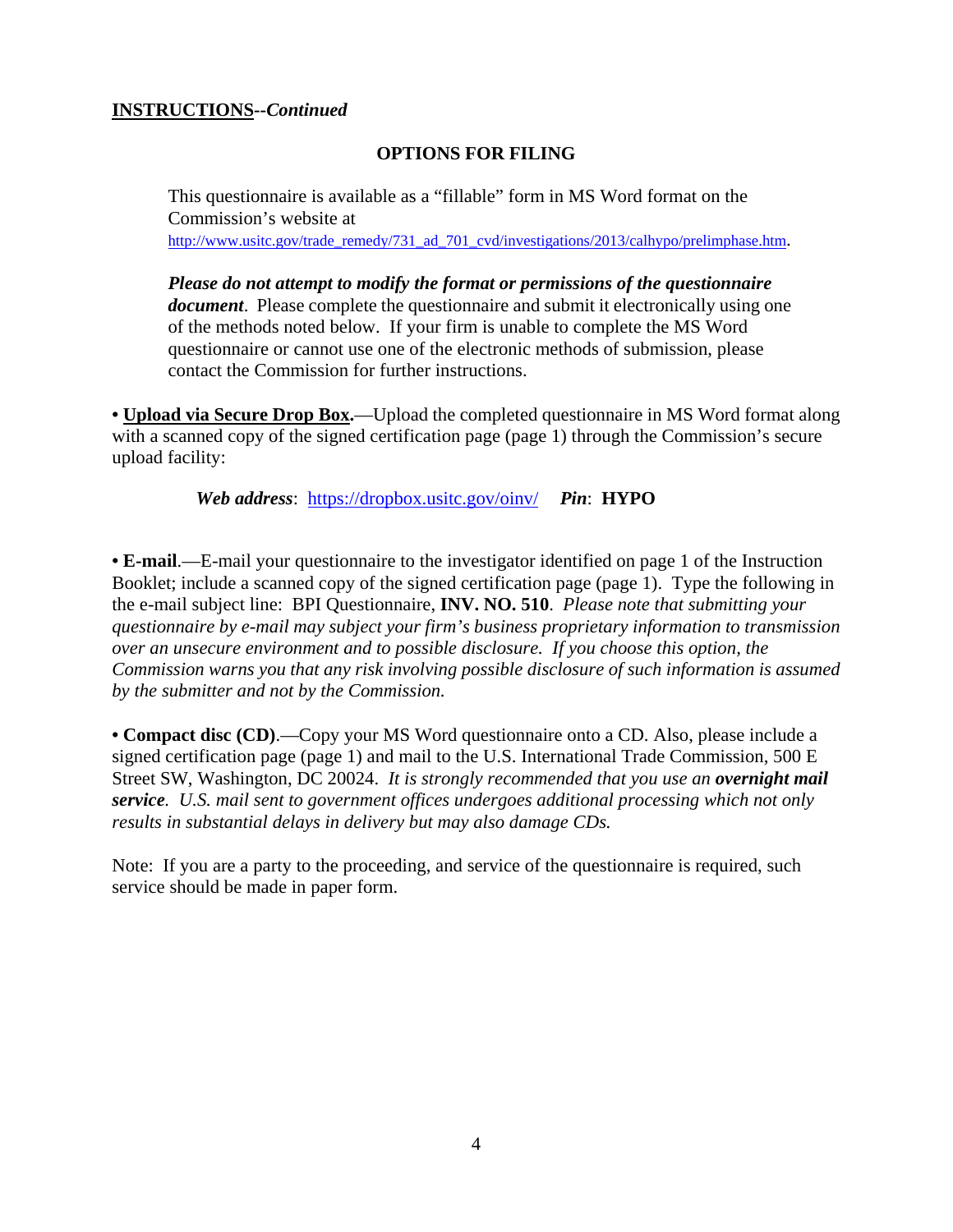# **DEFINITIONS**

*Product*.-- Calcium hypochlorites ("calhypo"), regardless of form (e.g., powder, tablet (compressed), crystalline (granular), or in liquid solution), whether or not blended with other materials, containing at least 10% available chlorine content. The scope also includes bleaching powder and hemibasic calcium hypochlorite.

Calhypo has the general chemical formulation  $Ca(OCl)_{2}$ , but may also be sold in a more dilute form as bleaching powder with the chemical formulation,  $Ca(OCl)_2$ . $CaCl_2$ . $Ca(OH)_2$ . $2H_2O$  or hemibasic calcium hypochlorite with the chemical formula of  $2Ca(OCl)_2$ . Ca(OH)<sub>2</sub> or  $Ca(OC1)_{2}.0.5Ca(OH)_{2}$ . Calhypo has a CAS (Chemical Abstract Service) registry number of 7778-54-3, and a U.S. EPA PC (Pesticide Code) Number of 014701. The subject Calhypo has an IMDG (International Maritime Dangerous Goods) code of Class 5.1 UN 1748, 2880, or 2208 or Class 5.1/8 UN 3485, 3486, or 3487. Sometimes Calhypo is mislabeled as other products to avoid the constraints on shipping Calhypo. Regardless of the label, the Calhypo is covered by these investigations.

Calhypo is currently classifiable under the subheading 2828.10.0000 of the Harmonized Tariff Schedule of the United States ("HTSUS"). The subheading covers commercial calcium hypochlorite and other calcium hypochlorites. When tableted or blended with other materials, Calhypo may be entered under other tariff classifications, such as 3808.94.5000 and 3808.99.9500, which cover disinfectants and similar products. While the CAS registry number, the U.S. EPA PC number, and the IMDG codes are provided for convenience and customs purposes, the written description of the scope of these investigations is dispositive.

*Firm*.--An individual proprietorship, partnership, joint venture, association, corporation (including any subsidiary corporation), business trust, cooperative, trustee in bankruptcy, or receiver under decree of any court.

*Related firm*.--A firm that your firm solely or jointly owned, managed, or otherwise controlled; a firm that solely or jointly owned, managed, or otherwise controlled your firm; and/or a firm that was solely or jointly owned, managed, or otherwise controlled by a firm that also solely or jointly owned, managed, or otherwise controlled your firm.

*Establishment*.--Each facility of a firm in China involved in the production of calhypo (as defined above), including auxiliary facilities operated in conjunction with (whether or not physically separate from) such facilities.

*United States*.--For purposes of this proceeding, the 50 States, Puerto Rico, the U.S. Virgin Islands, and the District of Columbia.

*Importer.*--Any person or firm engaged, either directly or through a parent company or subsidiary, in importing calhypo (as defined above) into the United States from a foreign manufacturer or through its selling agent.